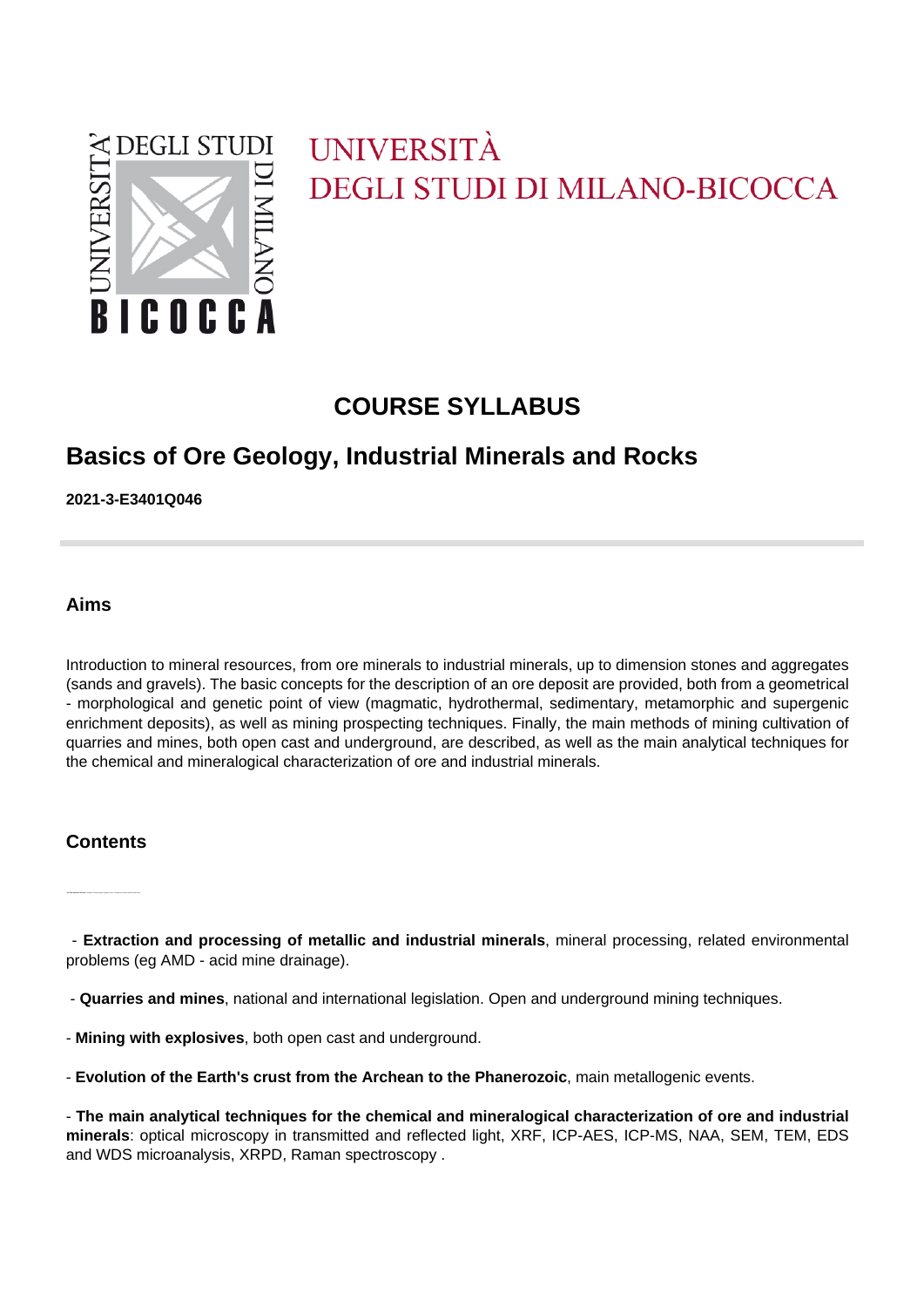- **Morphology and nature of ore bodies** according to the host rocks: lodes, veins, pipes, mantos, pods, stratiform and stratabound bodies .

- **Textures and microstructures of ore minerals and gangue**, implication for their treatment (ore dressing).

- **Mineral resources and reserves**, geochemical and geophysical mineral prospecting, core drilling, examples.

- **Magmatic deposits**: fractional crystallization, liquation, magmatic assimilation. Examples: massive sulphides in Kambalda komatiites (Australia), chromite and PGE seams in the Bushveld complex (South Africa), massive Fe-Ni-Cu sulphides in Norilsk (Russia), kimberlites, carbonatites, pegmatites, greisen, skarn.

- **Hydrothermal deposits**: key factors in their genesis, study techniques. Porphyry, VMS (volcanogenic massive sulphide), MVT (Mississippi Valley Type), SEDEX (Sedimentary Exhalative), IOCG (Iron Oxide Copper Gold), U deposits.

- **Sedimentary deposits**: placers, BIF (banded Iron Formations), evaporites.

- **Metamorphic deposits**: talc, graphite, Al silicates.

- **Residual deposits** (e.g. Al, Ni) and supergenic enrichment.

- **Dimension stones**: commercial classification, typologies, open pit and underground quarries, main extraction methods, processing of stone materials, environmental impact and relative mitigation.

- **Technical (physical-mechanical) tests** for the characterization of stone materials and aggregates.

#### **Detailed program**

**Ore minerals & industrial minerals**, ore deposits, ore minerals, gangue, tonnage, tenor, tout-vènant, Clarke and concentration Clarke. Tonnage - tenor diagrams. Mineral and metal ore prices, commercial classification. "Critical" metals: REE and PGE. Import and export of raw materials, Italian and Lombard production. Recovery and byproducts, mineralogical form of metals, unwanted substances, smelting processes and ore dressing, environmental problems. Regulatory classification of raw materials: I and II category materials, quarries and mines.

**Evolution of the Earth's crust, from the Archean to the Phanerozoic eon.** 

**Mining and quarrying with explosives**: main types of explosives, deflagrants and detonants, technical characteristics. Fire, electric, electronic and NONEL detonators, boosters. Detonating cord. The use of explosives in open pit mines and quarries, dimension stone quarries and underground excavations.

**The main analytical techniques for the chemical and mineralogical characterization of geological materials of economic and industrial interest**. Whole-rock geochemical analysis: XRF, ICP-ES, ICP-MS, NAA, merits and limits. Optical microscopy in transmitted and reflected light, modal analysis. Mineralogical analysis: X-ray powder diffraction (XRPD). Scanning electron microscopy (SEM) and transmission electron microscopy (TEM), EDS and WDS microprobe. Overview of Raman spectroscopy.

**Nature and morphology of ore bodies**. Syngenesis and epigenesis, discordant and concordant ore bodies. Tabular bodies (lodes and veins), tubular bodies (pipes and mantos), disseminations, stockwork, replacement (e.g. skarn), stratiform and stratabound bodies. Main types of host rocks and relationships with ore bodies. Textures and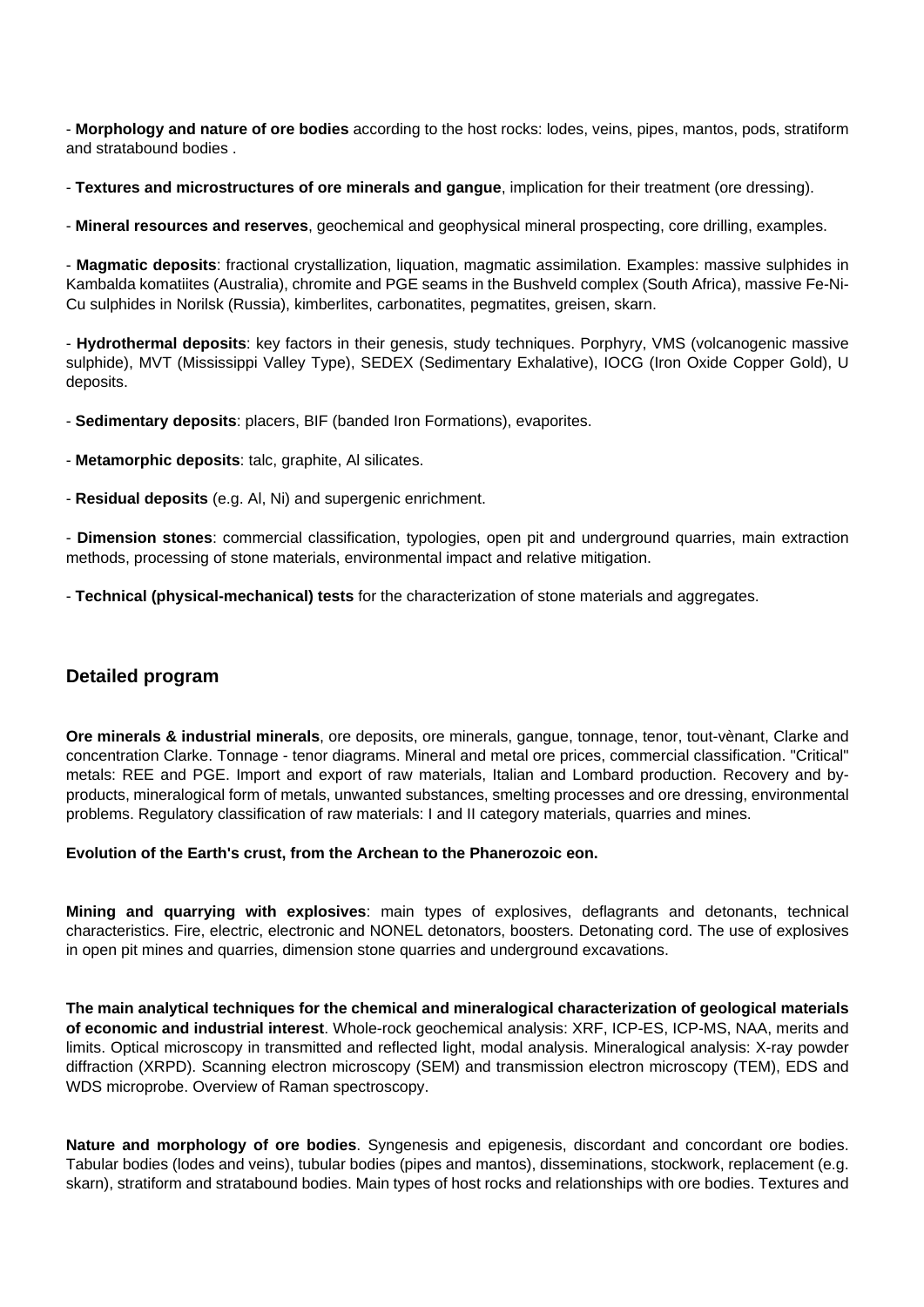microstructures of ore and gangue minerals, attitude to ore dressing and processing.

**Mineral resources and reserves**; **mineral prospecting**: geological surveys, remote sensing, geochemistry, geophysics core drilling, statistical data processing.

**Genetic classification of mineral deposits**, metallogenesis, inheritance, permanence, transformation, zoning, metallotect, metallogenic epoch and paragenesis. Magmatic deposits: magmatic crystallization (e.g. diamonds in kimberlites, chromites in stratified basic complexes, feldspars in pegmatites), magmatic segregation (fractional crystallization, liquation). Hydrothermal deposits: origin of hydrothermal fluids, ligands, transport, deposition, VMS (volcanic massive sulfide) deposits, SEDEX (sedimentary-exhalative), MVT (Mississippi Valley Type). Uranium deposits. Deposits linked to metamorphic processes. Deposits linked to sedimentary processes BIF (banded iron formations), Cu in sandstones, placers, evaporites. Deposits linked to weathering: laterites, bauxites. Supergene enrichment.

**Main ore minerals** (associations, ore assemblage, gangue, mining grade): Be, Cr, Cu, Au, Fe, Pb, Zn, Li, Mn, Hg, Mo, Ni, Co, Nb, Ta, PGE (platinum group elements), Ag, Sn, W, Ti, U, V, REE (rare earth elements).

**Dimension stones**: commercial varieties (marbles, granites and stones), quarry production cycle and environmental problems. Workability of ornamental rocks according to mineralogical and textural characteristics. Main world producers, the Italian extraction basins. Quarries of ornamental stones: preliminary geological investigations, types of quarries with respect to the morphology, open and underground cultivation. Quarrying methods with vertical and horizontal progression. Main quarrying techniques: helicoidal wire, diamond wire, drilling (with and without explosives), chain cutting machine, flame-jet, water-jet, expanding cements. Processing of stone materials: framing, cutting, frame saw, finishing, special processing. Environmental impact: EIA (environmental impact assessment), mitigation measures, environmental recovery.

**Technical characterization of stone materials and aggregates**. Stone materials for ornamental and structural use: main physical-mechanical tests for the technical characterization of rocks for ornamental and structural use, links with mineralogy and microstructures. Measurement of porosity by Hg intrusion porosimetry (MIP). Aggregates for road use and for concrete: main technical tests for the characterization of aggregates used in concrete or for bituminous conglomerates (e.g. Los Angeles rattle test). Mineralogical characterization, undesired minerals, alkalisilica reactions.

### **Prerequisites**

Basic knowledge in mineralogy, petrography and chemistry.

### **Teaching form**

4 credits of lectures, 1 credit of laboratory (analytical techniques), 1 credit of campus abroad teaching (technical visits at quarries, mines and processing plants). Held in Italian.

During the COVID-19 emergency period, lessons will take place in a mixed mode: partial presence (laboratory and campus abroad) and asynchronous recorded lessons.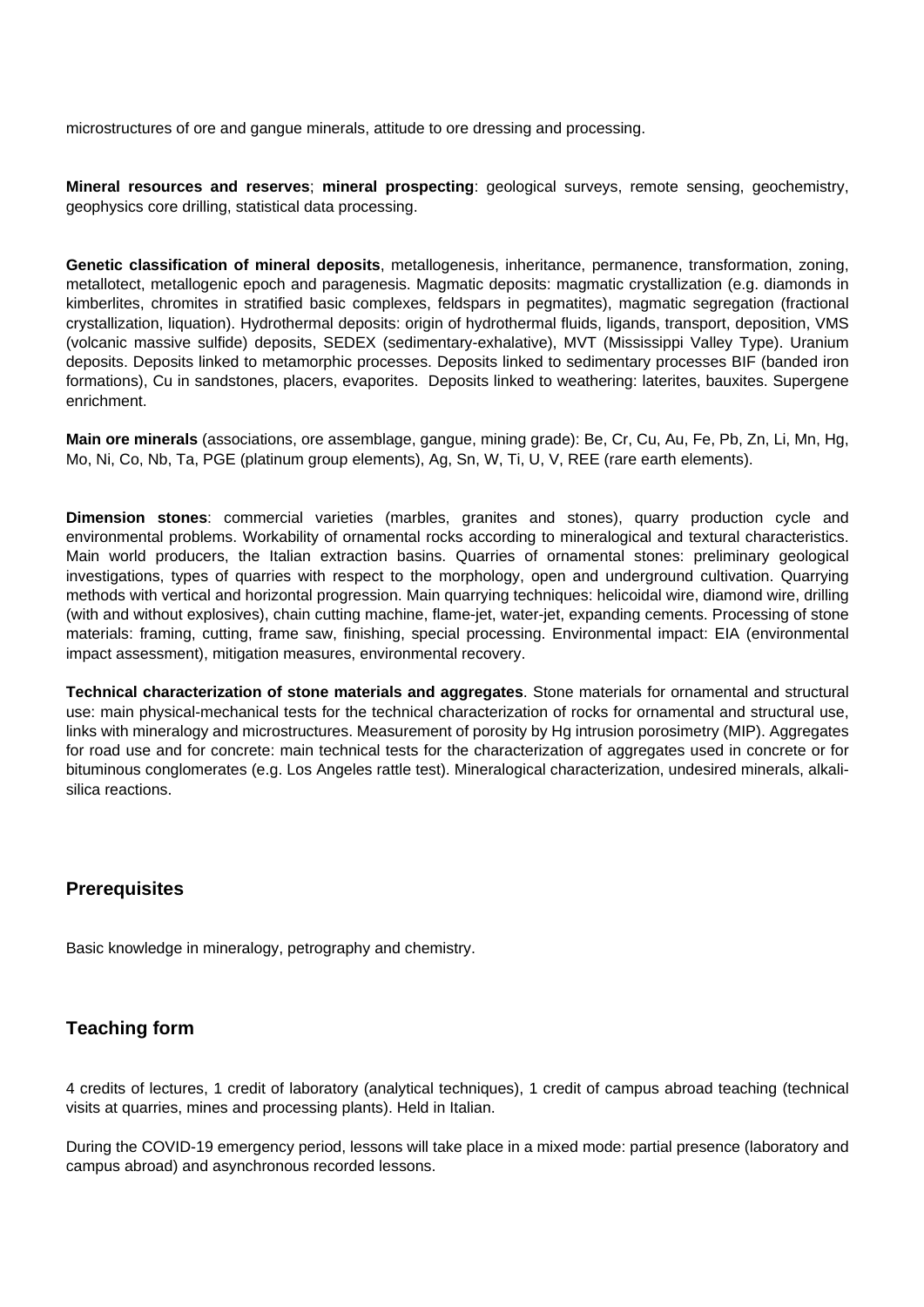#### **Textbook and teaching resource**

#### **Introduction to ore geology**

Course slides (available on e-learning), notes and schemes distributed during the course, recommended books and texts.

Slide del corso (disponibili su e-learning), appunti e dispense distribuiti durante il corso, testi consigliati dal docente.

Neukirchen & Ries (2020) - The World of Mineral Deposits. A Beginner's Guide to Economic Geology. Springer, 371 pp.

Arndt & Ganino (2012) - Metals and Society. An introduction to Economic Geology. Springer, 160 pp.

Brigo & Montanari (2006) - Metalli e minerali industriali. Parametri geominerari ed economici. Aracne editrice, 394 pp.

Evans (1993) - Ore geology and industrial minerals. An introduction (III edition). Blackwell Publishing, 389 pp.

Marjoribanks (2010) - Geological methods in mineral exploration and mining. Second Edition. Springer, 238 pp.

Jackson (2019) - Earth Science for Civil and Environmental Engineers. Cambridge University Press, 458 pp.

Kesler & Simon (2015) - Mineral resources, economics and the environment (II edition). Cambridge University Press, 434 pp.

Primavori (1999) - Pianeta Pietra. Giorgio Zusi Editore, 326 pp.

#### **Analytical techniques**

Gualtieri (2018) - Introduzione alle tecniche analitiche strumentali. Applicazioni alla mineralogia e alla scienza dei materiali. Libreriauniversitaria.it Ed., 335 pp.

Mercurio, Langella, Di Maggio & Cappelletti (2019) - Analisi mineralogiche in ambito forense. Aracne editrice, 455 pp.

#### **Mineral exploration**

Dentith & Mudge (2014) - Geophysics for the Mineral Exploration Geoscientist. Cambridge University Press, 438 pp.

Moon, Whateley & Evans (2004) - Introduction to Mineral Exploration, II ed. Blackwell publishing, 481 pp.

#### **Semester**